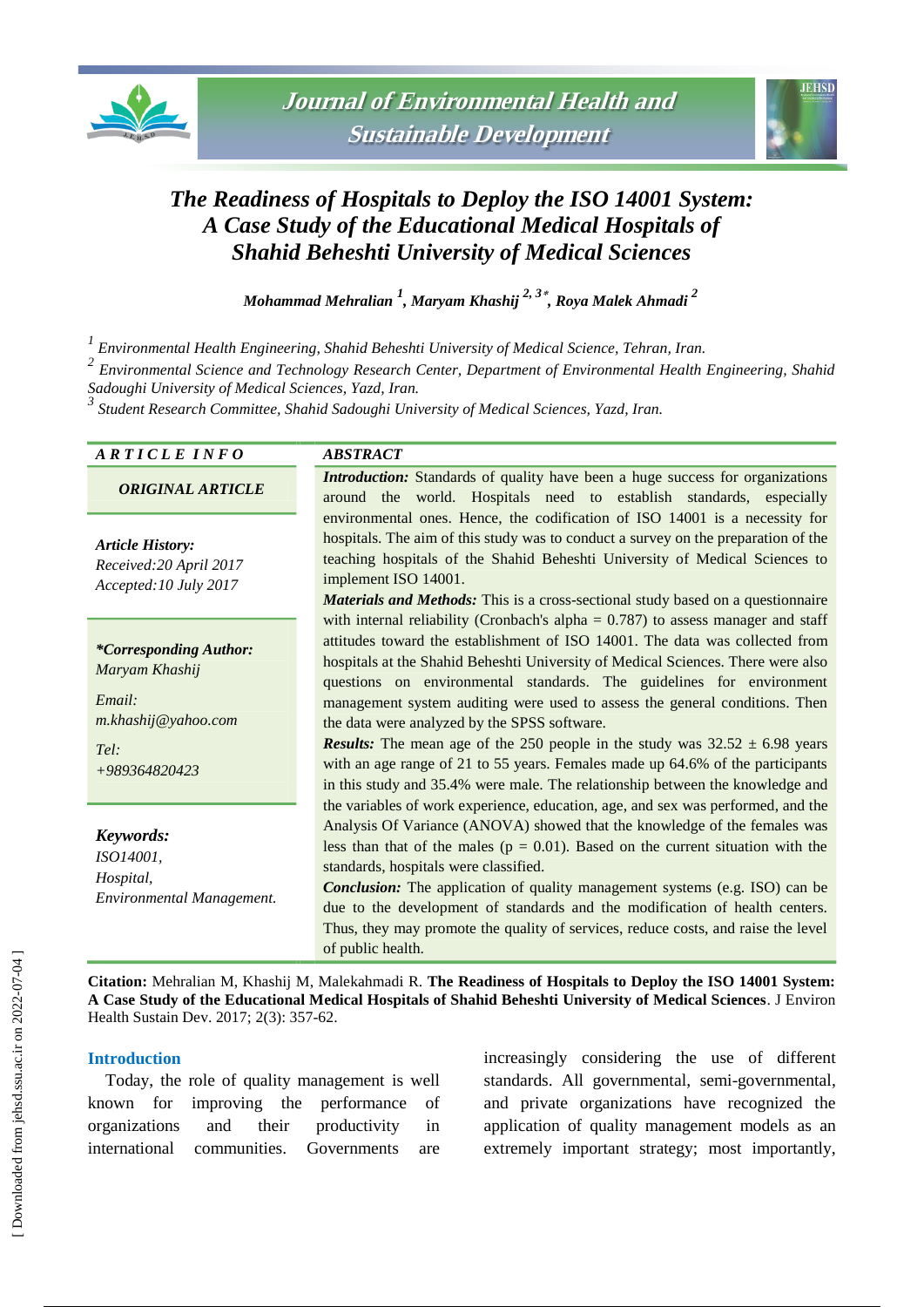manufacturing industries have also been working in this direction  $\frac{1}{1}$ . However, many organizations are yet to enter this field. Hospitals need to be models of cleanliness and health; so, respecting health regulations, especially environmental health <sup>2</sup>, should be a priority. The major health hazards in hospitals are due to the non-implementation of health regulations, solid waste, sewage, unhealthy water and food, not respecting public health, and harmful physical, chemical, biological, ergonomic, and psychological factors that expose all patients, visitors, personnel, and eventually the community, to hazards. The role of environmental health is very important in reducing hospital infections<sup>3</sup>. Meanwhile, ISO 14001 is a new way of protecting the environment. This standard helps over time to ensure secure and consistent management of environmental laws and obligations within organizations. Mandatory compliance with the rules to prevent environmental damage is not enough <sup>4</sup>. Therefore, the implementation of ISO 14000 can provide the necessary grounds for environmental management. ISO standards represent an international reference in good practices to help secure the trust and confidence in a timely delivery of the product along with the quality services required by the customer. These good practices are a set of standardized requirements for a quality management system, regardless of what the organization is doing, how large it is, or whether it is private or public  $5$ . Various studies have shown that the implementation of ISO 14000 in industries has led to the productivity of organizations. For example, Kevin Wilson conducted a study to measure the usefulness of environmental management and the deployment of ISO 14000; the obtained results indicated the effect on cost reduction, energy savings, and efficiency in systems  $6$ . In 2005, Elefsiniotis et al. in New Zealand conducted a study on the relationship between sustainable development and environmental management of ISO 14000, which resulted in compatibility between the nature of ISO 14000 and sustainable development<sup>7</sup>. Therefore, ISO 14001 designs the needs that a quality management system should

meet. In fact, the purpose of ISO is to promote the standardization of related activities in the world, with the view that it facilitates the exchange of goods and services, as well as develops cooperation in a circle of scientific activity, economics, and intellectual technology <sup>8, 9</sup>. The deployment of the ISO 14001 system will also affect the percentage of employment, the quality of efficiency indicators of various wards such as the operating room, pharmacy, laboratory, and so on, the degree of patient satisfaction, the degree of personnel satisfaction, increased hospital revenues, and cost reductions in hospitals. For this reason, organizations such as hospitals, which handle a variety of tasks and a large volume of services, are required to prepare in advance for the deployment of environmental and safety systems <sup>10</sup>. This is provided in the three areas of managers, personnel, and the conditions of the hospital organization because a failure in using quality management systems may lead to defensive reactions to the systems within these organizations  $\frac{11}{1}$ . ISO 14001 is an effective system for managing the determined goals of organizations. Hence, the purpose of this study is to determine the level of readiness of the Shahid Beheshti medical–educational hospitals for the deployment of the ISO 14001 standard as an effective management system.

#### **Materials and Methods**

The present study is an applied cross-sectional study that was conducted in hospitals affiliated to the Shahid Beheshti University of Medical Sciences in 2014. Among 12 educational hospitals of the Shahid Beheshti University of Medical Sciences, seven hospitals were randomly selected with a sample size of 250 using the existing formulas. The subjects were selected randomly using the list of names available at the hospital. At the next stage, based on the ISO 14001 run instructions, a questionnaire was prepared that included questions about environmental standards in order to measure the attitude of the managers and the personnel toward the deployment of the ISO 14001 environmental standards. In addition, the ISO 14001 environmental standard audit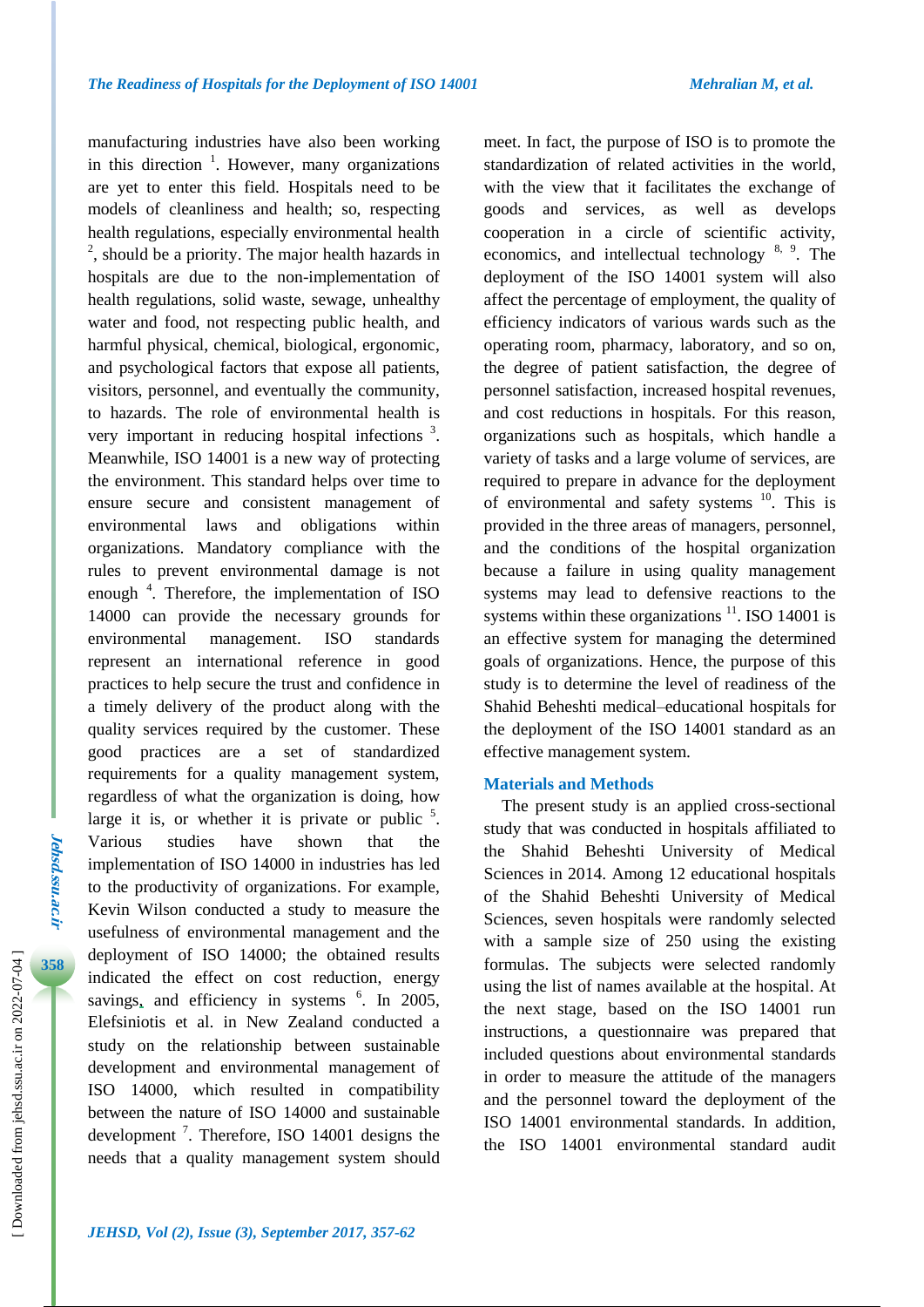checklist was used to measure the general status of the center in line with the implementation of the relevant standard. The general status of the hospitals was classified into five groups according to the classification of health indicators (water, sewage, waste disposal, laundry, and kitchen status). The validity of the questionnaire with regard to its content validity and reliability was obtained by calculating the Cronbach's alpha coefficient as 0.787. The questionnaires and checklist were completed by the hospital management personnel as well as the recruitment personnel. The scale of the questionnaire score was adjusted so that a person could express his or her opinions in different degrees-very low, low, moderate, high, and very high-and scores of 1 to 5, respectively, were assigned to these responses. The health indicators and the status of the hospitals were ranked in five groups, according to desired, good, moderate, and poor status. Finally, after collecting the information, the data obtained were examined through the SPSS version 19 software and analyzed using the one-way ANOVA.

## **Results**

The mean age of the participants in this study was  $32.52 \pm 6.98$  years with an age range of 21 to 55 years. According to the results, 64.6% of the participants that completed the questionnaire were female, and 35.4% of the participants were male. The mean of the work experience in this study was 7.9  $\pm$  6.31 years. According to the degree of education, 5.3% of the subjects had a doctoral degree, 10.5% had a master's degree, 66.5% had an undergraduate degree, 9.1% had an associate degree, and 8.6% had a diploma. The results of the grouping of the subjects according to gender in terms of education level are reported in Table 1.

**Table 1:** Grouping the subjects in terms of the education level according to gender

| Groups  | Male $(\% )$ | Female $(\% )$ |
|---------|--------------|----------------|
| Diploma | 27.01        | 12.61          |
| B.Sc.   | 51.35        | 74.88          |
| M.Sc.   | 12.19        | 9.62           |
| ph.D.   | 9.45         | 2.96           |
| Total   | 100          | 100            |

In this study, 19.6% of the respondents were managers and 80.4% were employees. In the final assessment of the personnel's knowledge, 2.4% of the subjects were in the group with low knowledge, 22% were in the group with moderate knowledge, and 75.6% were in the group with high knowledge. In addition, a relationship between knowledge and being either a manager or a regular employee was statistically significant ( $p = 0.02$ ). A relationship was also found between the knowledge level and the variables of work history, education level, age, and gender. However, only the relationship between the knowledge and the gender was significant in that the level of knowledge in the female participants was less than that in the males ( $p = 0.01$ ). The public health and hygiene of hospitals are among the main issues that need to be addressed. They are among the reasons making it necessary to have a good index for assessing hospitals. For this reason, the status of health indicators in the hospitals was divided into five groups of water, sewage, waste disposal, laundry, and kitchen status. From the point of view of examining the health indicators in the hospitals, we also concluded that, in general, the health status of the environment of most hospitals is desired according to the defined indicators and the studies performed. The results of the current hospitals' conditions according to the five classified health indicators are presented in Table 2.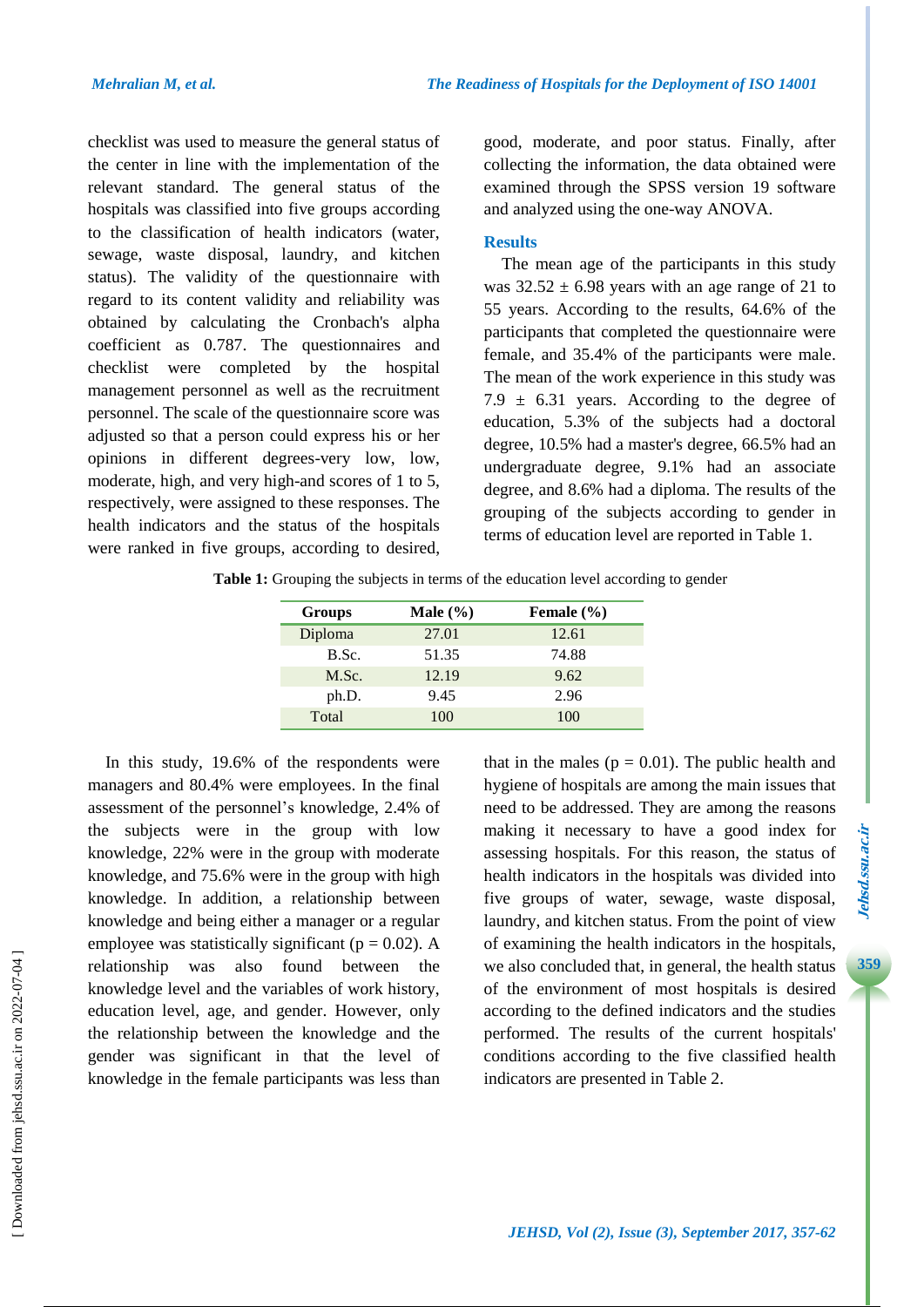| <b>Hospital name</b> | Laundry  | Kitchen  | Wastewater | Water | Waste    |
|----------------------|----------|----------|------------|-------|----------|
| Hospital 1           | Moderate | Good     | Poor       | Good  | Good     |
| Hospital 2           | Good     | Good     | Good       | Good  | Good     |
| Hospital 3           | Good     | Good     | Good       | Good  | Good     |
| Hospital 4           | Good     | Good     | Moderate   | Good  | Good     |
| Hospital 5           | Good     | Moderate | Moderate   | Good  | Moderate |
| Hospital 6           | Good     | Good     | Poor       | Good  | Good     |
| Hospital 7           | Good     | Moderate | Poor       | Good  | Moderate |

**Table 2:** Hospitals' current conditions according to health indicators

## **Discussion**

The results of this study indicate that the status of the health indicators is desired in the studied hospitals in the five groups of water, sewage, waste disposal, laundry, and kitchen status. The status of the educational hospitals of the Shahid Beheshti University of Medical Sciences, according to the checklist completed by the environmental health engineering experts of each of the given hospitals, covered the average daily production of waste by hospitals, 80% of which consists of public waste (similar to households) with a maximum of 15% of hazardous waste (infectious and pathologic), 3% of chemical and pharmaceutical waste, 1% of sharp objects, and less than 1% of other special waste (including radiographs, broken thermometers, etc.). Thus, lack of management lead to causet infecting total amount of waste generated, and subsequent lead to a serious threat to the health of personnel, patients, and the entire community. The status of the waste disposal of the studied hospitals is relatively good, which may be due to the deployment of a part of the management systems. the water supply sources are in the desired status category as this need is met by the urban transmission and distribution system. However, there is a need to improve and modify the methods in relation to the environmental aspects. But this is not consistent with the results of Zahedi et al. on the effectiveness of the environmental management system in Tehran's hospitals<sup>3</sup>. This may be due to the increasing attention paid to the importance of the deployment of the ISO system in hospitals and the improvement of the situation. The health status of the kitchen and laundry room was also in the desired category, but further

investigation and upgrading of the environmental standard system is needed to ensure the most effective solution in hospitals. One of the main weaknesses and problems in the studied hospitals is the wastewater disposal systems. This is developing in some hospitals, but it seems necessary to conduct more detailed studies with the aim of accurate and complete identification of the health and safety risks posed by this indicator. There are no clear statistics on the occupational diseases caused by employment in health care settings in the country. Hence, it is evident that the changing health indicators in the hospital environment regarding the provision and promotion of services-such as the indicators of water and wastewater, waste, food health, public health, occupational diseases and disasters will lead to the optimization of resources, increased productivity and better use of human resources, increased service motivation customer satisfaction, and health promotion. In other words, the observance of the principles of environmental and professional health in hospitals affects various current health costs by changing the various health indicators. The results of this study are consistent with other studies, including Hesan, Kevin and Wilson, and Mohammad Zahedi et al.<sup>3, 6, 12</sup>. In particular, the results of numerous studies in different countries emphasize the role of personnel training in improving waste management; it is suggested that the relevant authorities should consider this. In addition, the transition from the waste management approach to the less waste generation approach has been considered especially through personnel training <sup>13, 14</sup>. The results of this study also indicate that the current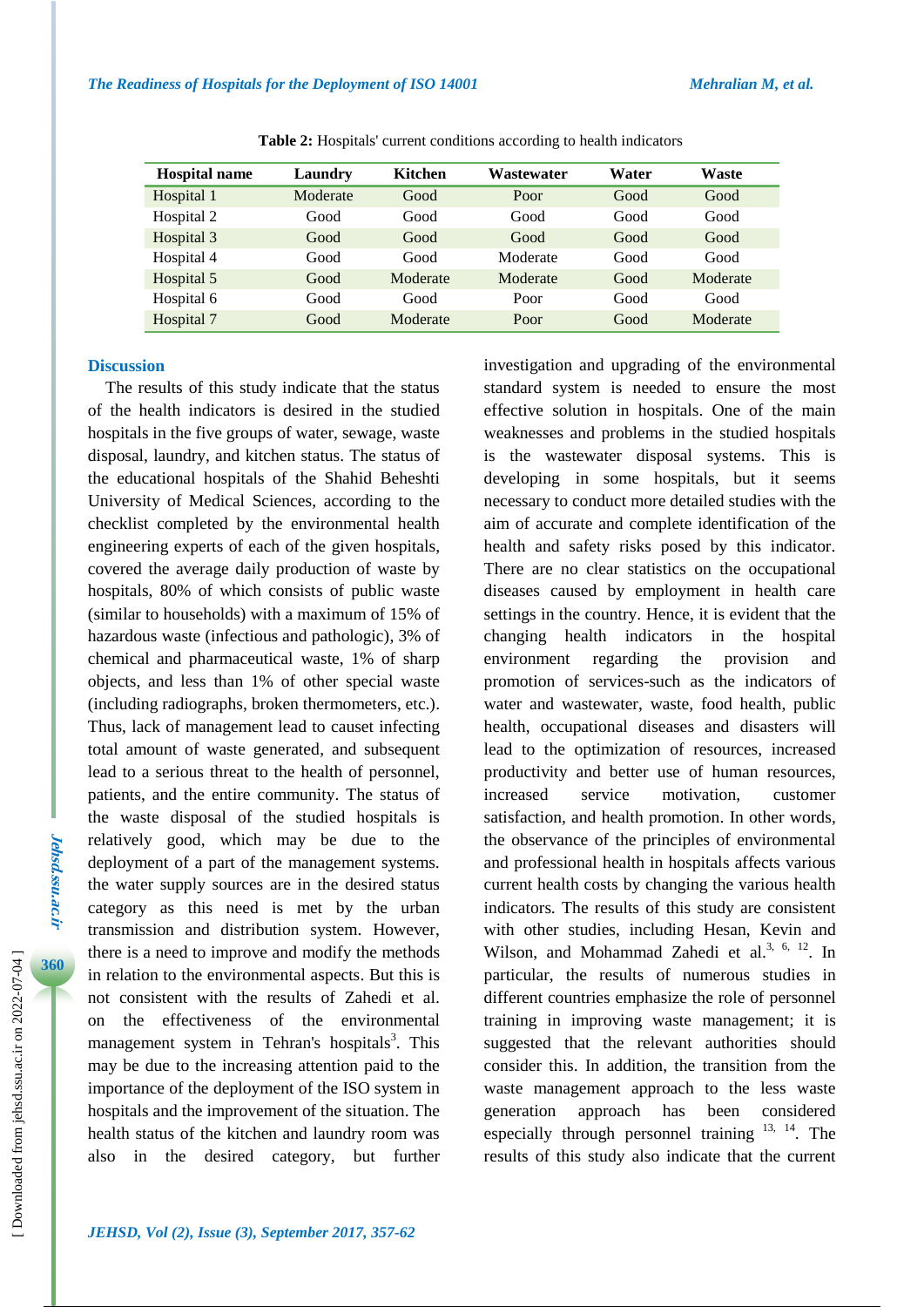status of the hospitals, in terms of waste disposal and waste management, is weaker than other indicators. Therefore, it is suggested to pay more attention to adopting a scientific and strategic approach based on structured and systematic analytical systems. In previous experience, this has led to significant savings <sup>15</sup>. Moreover, effective management reduces 58% of the volume of waste; thus, we can partly prevent the spread of infection  $16-18$ . The use of ISO quality management systems can lead to the improvement and development of standards for health centers, improving the quality of services provided, reducing costs, and raising the level of health of the community. In this regard, not only managers but also all employees should pay attention to the quality and its benefits within their scope of responsibility. This, in turn, would reduce costs, and increase efficiency and productivity in the organization  $19, 20$ . The results of the Dargahi study entitled "The effect of knowledge and attitude and finally the performance of senior managers on management knowledge in the efficiency of health services in public hospitals in Tehran province" showed that 55% of medical managers and 50% of executives had knowledge of the principles of management while other senior managers had a relatively low level of knowledge. In addition, the study stated the importance of deploying management systems as a continuous task  $2^1$ . However, the level of knowledge in this study was divided into three groups 2.4% individuals with low knowledge, and individuals with moderate and high levels of knowledge at 22% and 75.6%, respectively. Finally, a significant relationship was found between the knowledge and being a manager and employee, which could be due to more managerial experience in deploying the ISO system. The results of the present study are also consistent with the study results of Jahangir, who conducted a comparative study of the level of knowledge and the application of the principles and methods of quality management by the managers and personnel of the Social Security Organization. In this study, 75% of respondents believed that the management system in the social security

organization was associated with international standards  $^{22}$ .

### **Conclusion**

Therefore, the hospital management is responsible for providing the necessary programs to ensure the health and safety of the patients, personnel, and visitors under all conditions, especially in emergencies. The good practices of the hospital officials in the fields of public health, environmental health, and personal health is a manifestation of success in other aspects of management in the hospital. Therefore, it is suggested to examine the behavior of the managers concerning the deployment of the environmental standards system in organizations, especially in hospitals in future studies, and/ or examine and assess the level of knowledge and readiness not only with regard to environmental standards, but also for all levels of ISO and other newer issues, by conducting appropriate interventional training programs.

# **Acknowledgements**

The authors would like to thank the staff of the medical hospitals of the Shahid Beheshti University of Medical Sciences for their support of this research**.**

## **Funding**

The work was unfunded**.**

## **Conflict of interest**

We affirm that this article is the original work of the authors. We have no conflict of interest to declare.

This is an Open Access article distributed in accordance with the terms of the Creative Commons Attribution (CC BY 4.0) license, which permits others to distribute, remix, adapt and build upon this work, for commercial use.

## **References**

1.Zeng S, Tam C, Tam VW, et al. Towards implementation of ISO 14001 environmental management systems in selected industries in China. J Clean Prod. 2005; 13(7): 645-56.

**3 361**